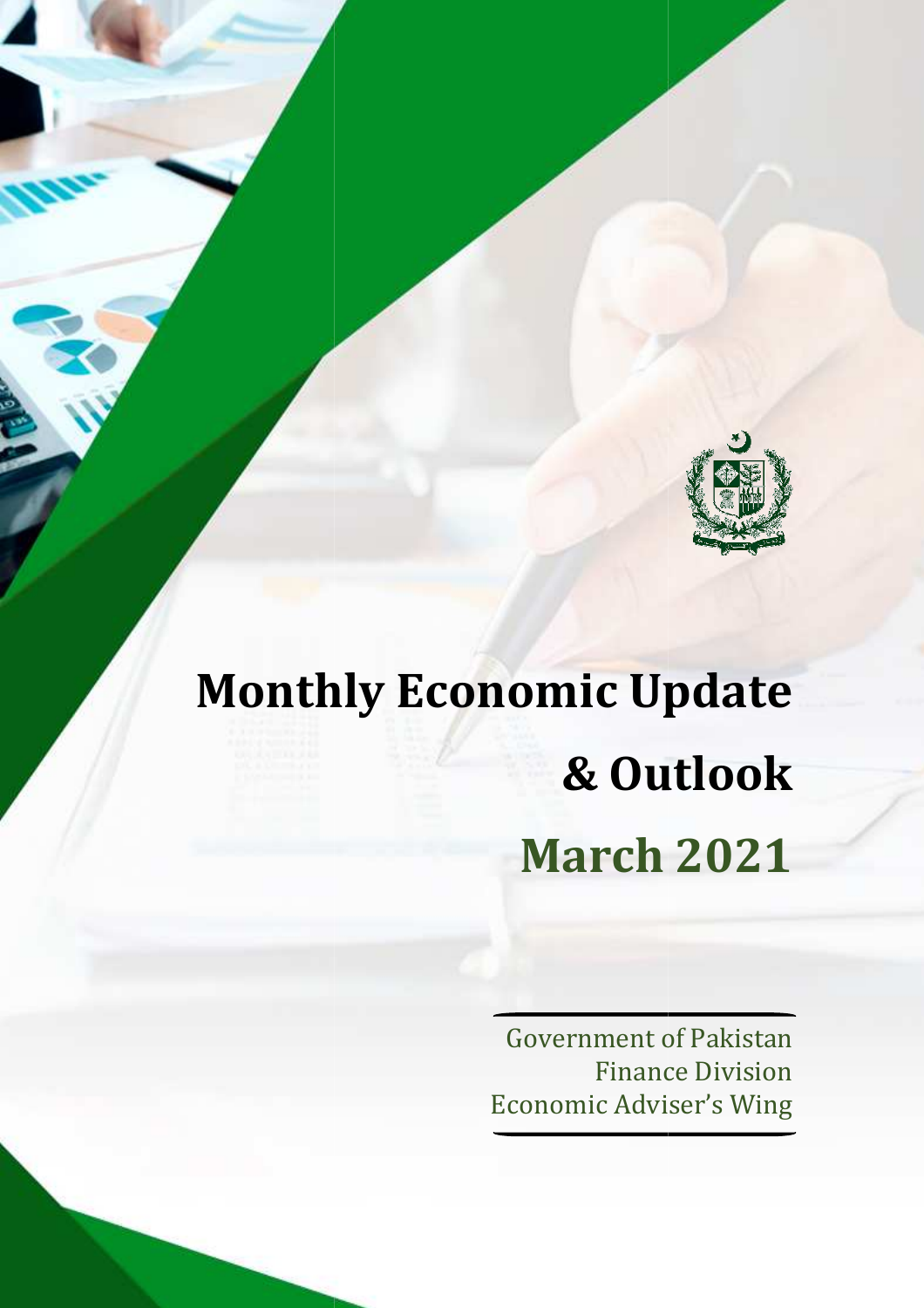

## **Contents**

| $\overline{7}$ |
|----------------|
| 9              |
| 10             |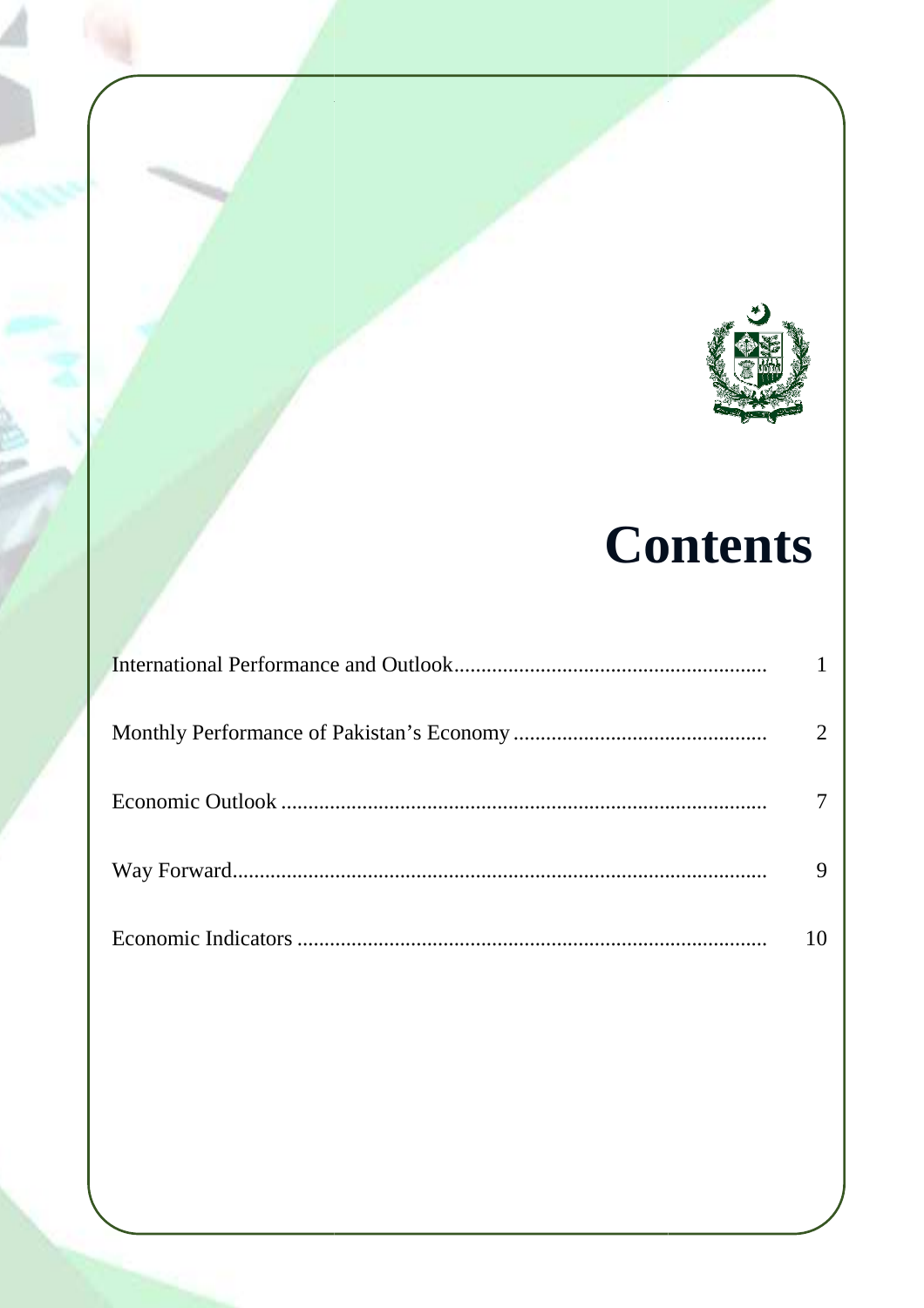#### **1. International Performance and Outlook**

The world is facing a third wave of COVID 19. Though the worldwide vaccination is underway, there is need to speed up the vaccine rollout as the virus still affecting the economies and the livelihood of people around the world. Among the top 10 countries which reported the highest number of daily new COVID-19 cases in Mar 2021, as many as six were from Europe. UK variant of the virus caused the third wave of the virus in most cities of Pakistan. Thus putting downside risks to economic recovery due to increase in number of daily cases. To contain the adverse impact, the second phase of the COVID vaccination compaign began with senior citizens over 65 years receiving their first dose of the Sinopharm vaccine.

The Weekly Economic Index (WEI) of the Federal Reserves Bank of New York observed a slighter upward trend during the initial week of Mar 2021 compared to February. US economic recovery stalled based on WEI negative average of 1.8 percent during the first two months of 2021 showing dampen economic recovery, (Fig - 1).



The monthly Composite Leading Indicators (CLI), compiled by OECD are available till Feb 2021. In Fig – 2, it has been shown that the CLI of Pakistan's major export markets remained cyclical but is stabilizing in recent months, however, China is in a better position compared to the same period last year.



In US, the outlook for economy has brightened quickly as vaccine rollout has picked up steam and the Biden administration pushed for and enacted a larger stimulus plan than many had expected. The S&P 500 reached a record high of 3939.34 points on March 12th and CBOE Volatility Index (VIX) was down to 21.91. (Fig – 3)

**Fig-3: S&P 500 and the VIX index S&P 500 5000 CBOE Volatility Index (VIX) 100 S & P 500 Index 80 4000 60 3000** 500 **2000 40 VIX 1** S&P! **1000 20 0 0 18/7/20 18/3/20 18/4/20 18/2/20 18/8/20 18/9/20 18/11/20 18/12/20 18/5/20 18/6/20 18/10/20 18/1/21 18/2/21** Source: Yahoo Finance

Global economic growth accelerated in

Feb 2021 according to the worldwide Purchasing Managers' Indices (PMIs) surveys conducted by Information Handling Services (IHS) Markit. PMIs are forward-looking indicators meant to signal the direction and health of the global economic activity. A reading above 50 indicates growing activity. Global PMI remained at 53.2 in Feb 2021 up from 52.3 in Jan 2021. The upturn was led by manufacturing activities as further efforts to contain the COVID-19 pandemic continued to limit service sector growth, notably for consumer services. Whereas growth had slowed in three months from January, primarily reflecting the re-introduction of measures to control further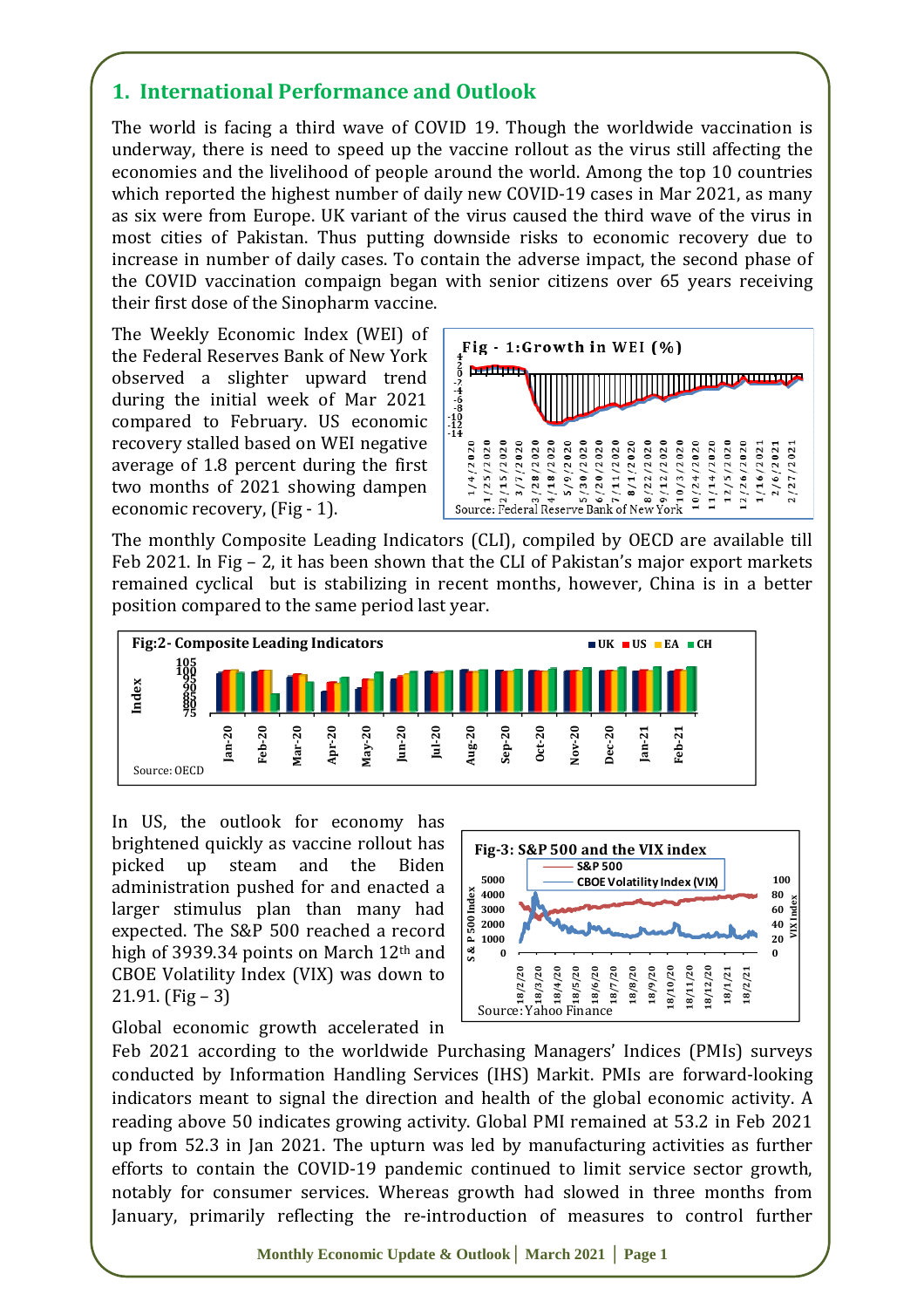outbreaks of the virus in many countries; however, February saw restrictions ease on average.

Signs of inflationary pressure are building, a key global gauge of companies' input cost inflation rose to its highest for over 12 years in February, feeding through to the largest increase in average selling prices for goods and services for over a decade. Global commodity prices continued to surge in February, with energy commodities jumping 14.3 percent and non-energy commodities rising 2.5 percent. In January, these groups rose to 10.1 and 4.6 percent, respectively. Among the major subgroups, agriculture increased (1.1 percent), metals and minerals (3.6 percent) and fertilizers (20.6 percent).

#### **2. Monthly Performance of Pakistan's Economy**

The key economic indicators are showing better performance.

#### **2.1 Real Sector**

#### **2.1-a Agriculture**

According to SUPARCO, the wheat crop is at different growth stages from maturity to vegetative growth phase based on the cropping season gradient from South to North. By the end of February, fewer rains and higher temperature have caused some stress to wheat crop especially in rainfed areas. Weather conditions during March will be crucial for the achievement of final crop production. In irrigated areas, crop condition was by and large satisfactory. The projection of wheat crop production is better as compared to last year crop.

On the input side, the situation remained favorable. According to Pakistan Automotive and Manufacturing Association (PAMA), during FY2021 (Jul-Feb) farm tractors production rose to 31,199 from 20,408 showing an increase of 52.9 percent while its sales also witnessed an increase of 52.6 percent compared to the same period last year. According to IRSA, the irrigation water supply during Feb 2021 was 4.64 MAF, higher by 1.1 percent, against the last year's supply of 4.58 MAF. The latest data for fertilizers reveals that during Rabi season 2020-21 (Oct-Jan), urea off-take was 2,475 thousand tonnes which increased by 17.4 percent while DAP off-take was 873 thousand tonnes which decreased by 4.3 percent over the same time frame of last Rabi 2019-20.

#### **2.1-b Manufacturing**

LSM has surpassed its pre-COVID level of production in Jan FY 2021, witnessing 9.1 percent growth on YoY basis (-5.7 percent in Jan FY 2020) while on MoM basis, LSM increased by 5.4 percent in Jan FY 2021(13.5 percent in Dec FY 2021). During Jul-Jan FY 2021, LSM grew by 7.9 percent (-3.2 percent last year).



In Jan FY 2021, on MoM basis, 9 out of 15 subsectors have posted positive growth. Textile, Food Beverages & Tobacco, Non-Metallic Mineral Products, Automobile & Engineering Products grew by 0.25, 21.2, 3.50, 7.01 and 6.5 percent, respectively. Car production and sale increased by 8.3 and 19.6 percent respectively during Jul-Feb FY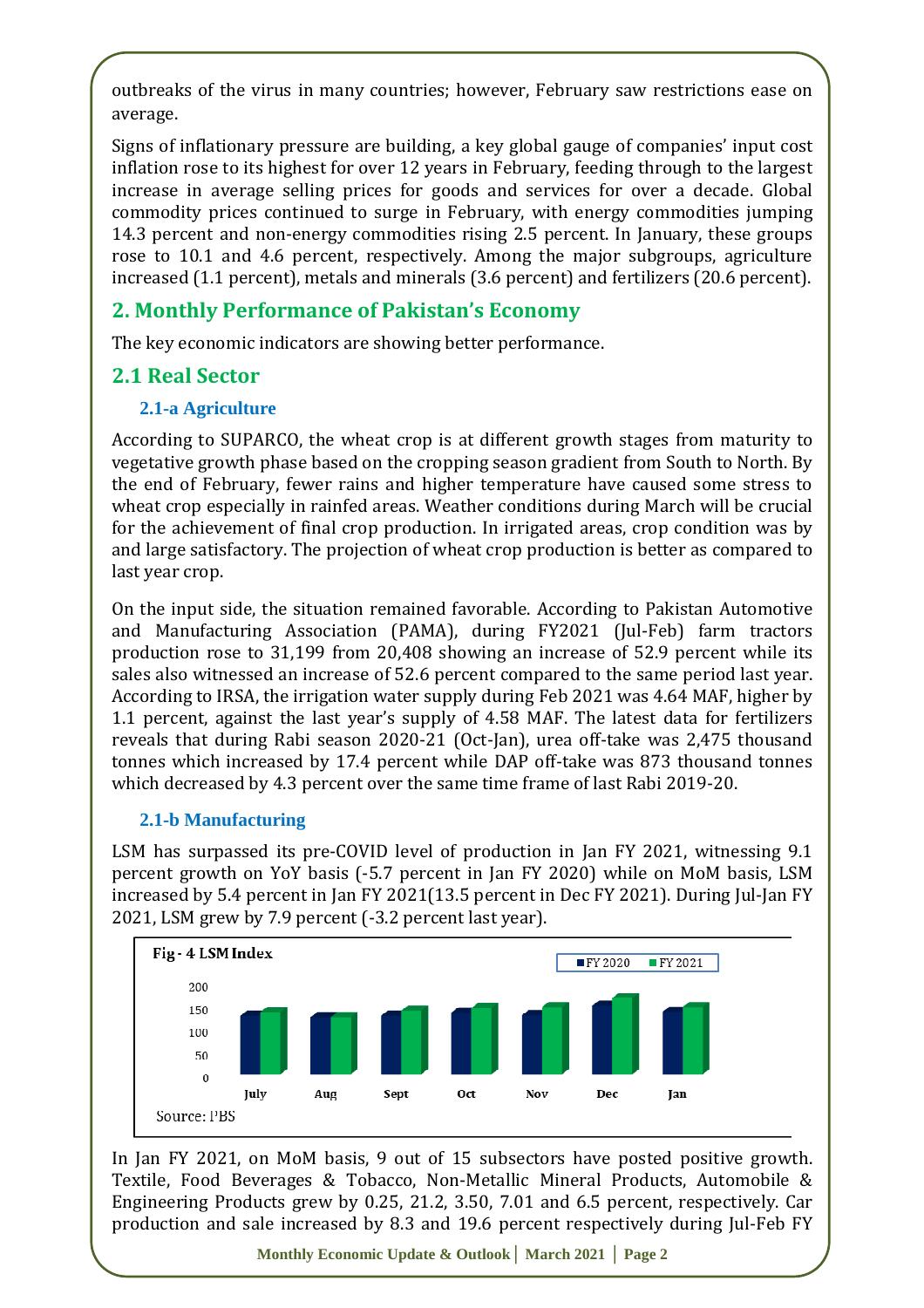2021 while Jeeps' production and sale increased by 118.0 and 133.8 percent respectively.

#### **2.2 Inflation**

Consumer Price Index (CPI) has recorded an increase of 8.7 percent on YoY basis in Feb 2021 as compared to 12.4 percent in Feb 2020.



National CPI has averaged 8.3 percent during the Jul-Feb period (Urban 7.2 percent and Rural 9.9 percent) as against 11.7 percent (Urban 11.3 percent and Rural 12.3 percent) during the same period last year. International commodity prices are recently on a rising trend, especially oil prices and food prices, however, the government has not transferred burden of increase in petrol price on general public.

#### **2.3. Fiscal**

First, seven months of FY2021 have witnessed considerable improvement in fiscal indicators. Substantial increase in net federal revenue receipts and effective management of expenditures helped in containing the fiscal deficit at 2.9 percent of GDP during Jul-Jan, FY2021 (-3.2 percent last year). The primary balance continues to remain in surplus and increased by 0.9 percent of GDP to reach Rs 416 billion in Jul-Jan, FY2021 (Rs 153 billion, 0.3 percent of GDP last year, (Fig – 6A).



During Jul-Jan, FY2021, net federal revenues grew by 12.3 percent to Rs 2023 billion (Rs 1801 billion last year). On the expenditure side, total expenditures increased by 0.2 percent to Rs 3665 billion during Jul-Jan, FY2021 (Rs 3658 billion last year). Within the total, current expenditures grew by 3.2 percent to Rs 3401 billion in Jul-Jan, FY2021 (Rs 3297 billion last year).

#### **FBR Tax Collection**

FBR tax collection continues to improve. During Jul-Feb, FY2021, provisional tax collection witnessed a 6.0 percent growth to stand at Rs 2915 billion (Rs 2750 billion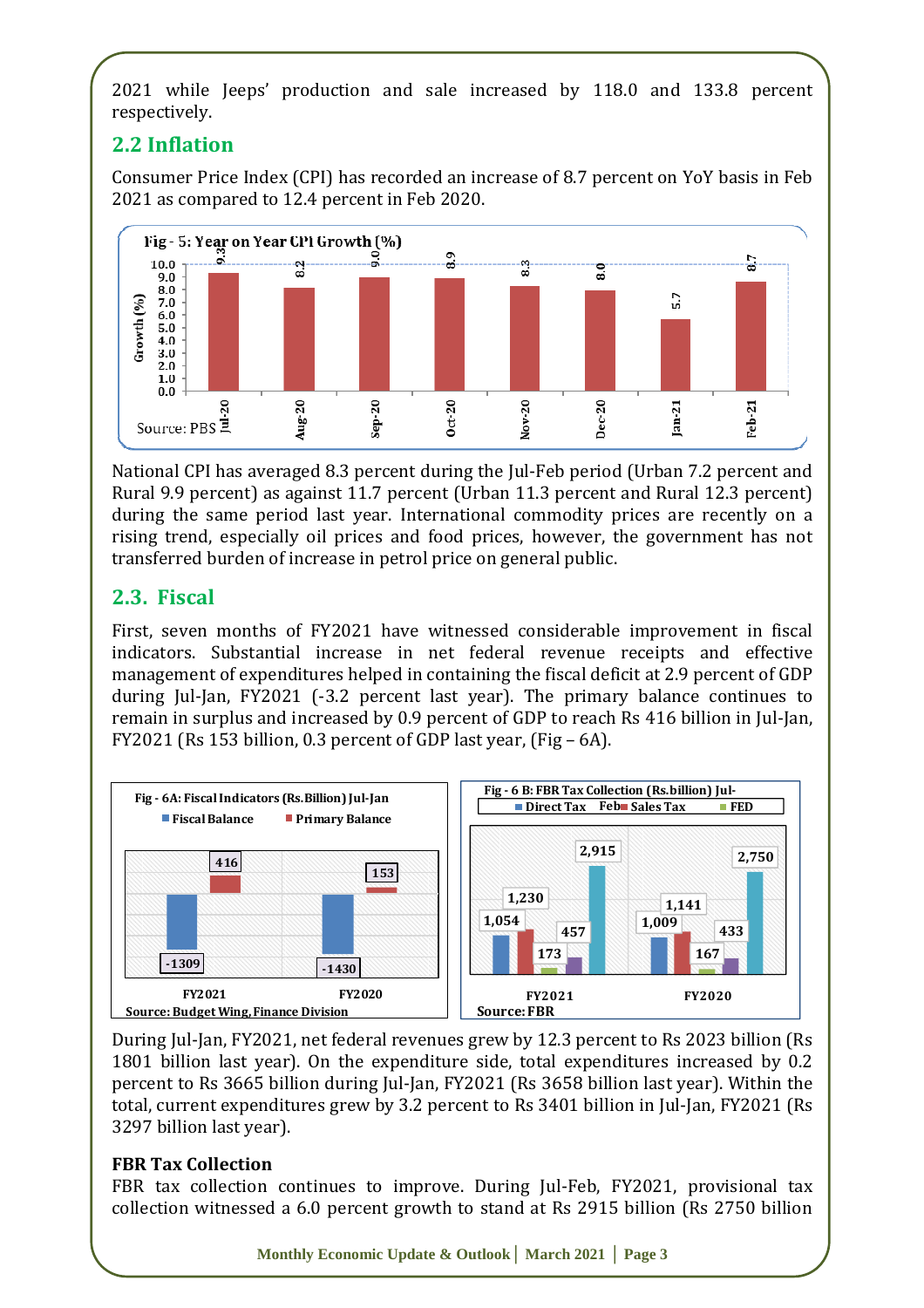last year). The provisional net collection surpassed the target by Rs 17 billion during the period under review. For the month of February, the net collection increased by 5.9 percent to Rs 343 billion (Rs 324 billion last year). Within the total, domestic tax collection stood at Rs 2458 billion in Jul-Feb, FY2021 (Rs 2317 billion last year), thus showing an increase of 6.1 percent, (Fig – 6B).

#### **2.4. Monetary**

During 1st July – 5th March, FY2021 Money Supply (M2) observed an expansion of Rs 962.4 billion (Rs 946.9 billion last year). Within Money Supply, Net Foreign Assets (NFA) of the banking system increased by Rs 597.3 billion (Rs 1,152.6 billion last year). Whereas, Net Domestic Assets (NDA) witnessed the expansion of Rs 365.1 billion (a contraction of Rs 205.7 billion last year). Private sector credit increased by Rs 365.9 billion against Rs 244.9 billion last year.

Within loans to private sector business, significant demand for fixed investment during the period Jul-Feb, FY2021 primarily due to accommodative policy environment, the impact of SBP refinance schemes and relief packages, improved business confidence and substantial growth in LSM. Under fixed investment loans, the manufacturing of food products and textile have increased their borrowing compared to last year. Working capital loans also witnessed positive momentum, shows a continuation of economic recovery and fall in inventories, (Fig – 7).



#### **2.5 External Sector**

The Current Account posted a surplus of \$ 0.9 billion (0.5 percent of GDP) for Jul-Feb FY2021.

As per PBS, exports during Jul-Feb FY 2021 increased by 4.4 percent to \$ 16.3 billion (\$ 15.6 billion last year). The textile sector exports increased by 6.7 percent over the last year. Value added exports increased by 11.4 percent. The decrease in quantities of value-added exports was compensated by higher unit price. The total imports in Jul-Feb FY2021 increased to \$ 33.9 billion (\$ 31.5 billion last year), thus grew by 7.7 percent. The import of Petroleum group decreased by 21.7 percent while import of petroleum crude decreased by 24.3 percent in value and increased by 13.8 percent in quantity. Import of petroleum product increased by 27.7 percent (quantity) and decreased by 20.7 percent (value). The food group import jumped by 50.3 percent during Jul-Feb FY2021 and it reached to \$ 5.3 billion (\$3.6 billion last year) due to import of wheat and sugar allowed by the government to bridge the shortages in local markets.

#### **2.5.1 Foreign Investment**

In Jul-Feb FY2021, FDI recorded at \$ 1,300.4 million (\$ 1,854.5 million last year) while total foreign portfolio investment registered an outflow of \$ 388.5 million during Jul-Feb FY2021. Countries with major inflows in FDI are from China (\$ 800 million), Neither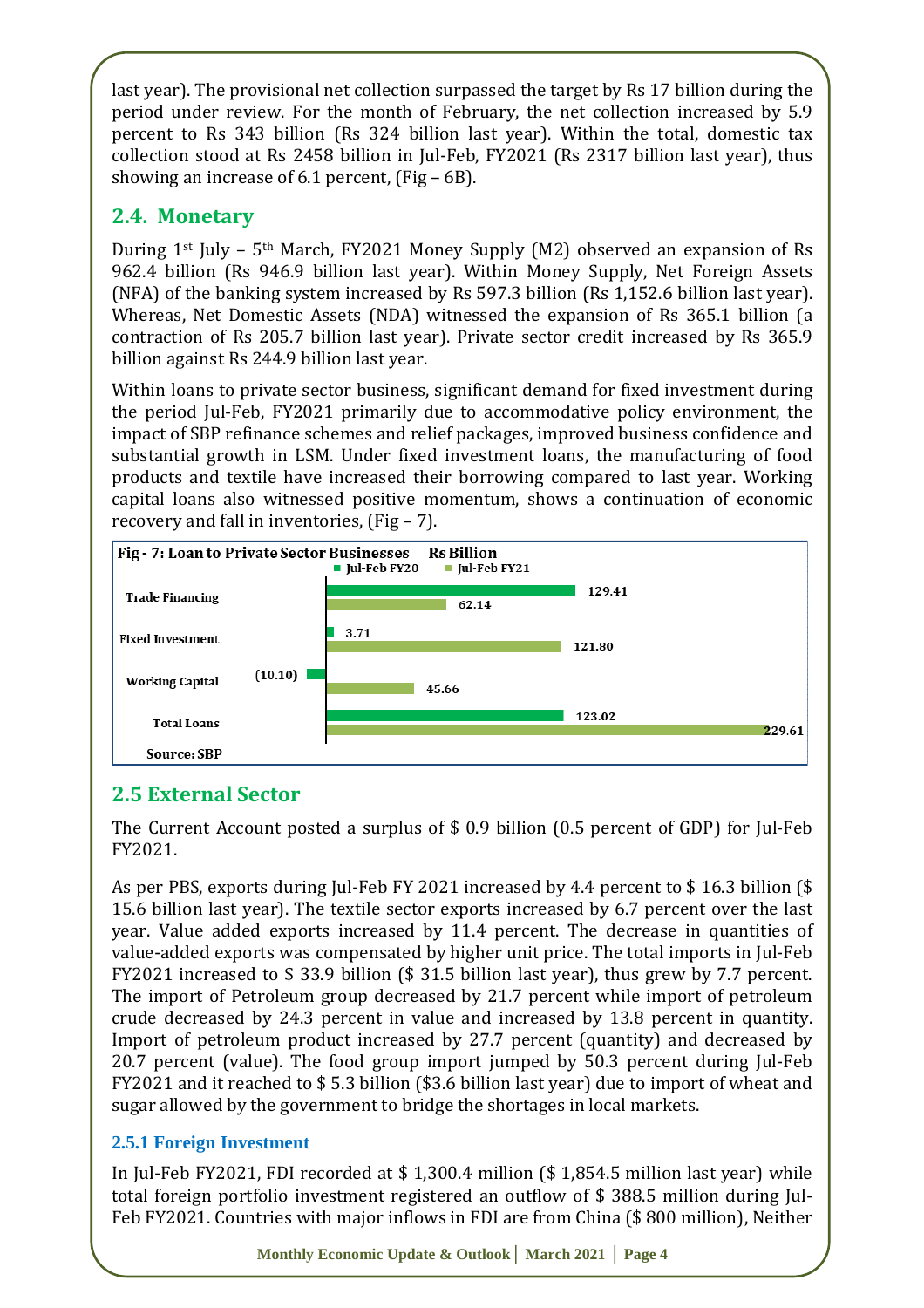land (\$179 million) and Hong Kong (\$ 122 million).

#### **2.5.2 Worker's Remittances**

In Jul-Feb FY2021, remittances rose to \$ 18.7 billion (\$ 15.1 billion last year), with a growth of 24.1 percent. On YoY basis, remittances recorded \$2.3 billion in Feb 2021 showing an increase of 24.2 percent (\$ 1.8 billion in Feb 2020). Workers' remittances remained above \$ 2.0 billion for **nine** consecutive months in Feb 2021. The major destinations of remittance are Saudi Arabia, U.A.E, USA and U.K, which are given below in the graph (Fig - 8).



#### **2.5.4 Foreign Exchange Reserves**

Pakistan's total liquid foreign exchange reserves increased to \$20.1 billion by the end of Feb 2021. The breakup of reserves accumulation shows that the State Bank of Pakistan's reserves stood at \$12.9 billion (\$ 12.7 billion last year) and \$7.2 billion (\$ 6.1 billion last year) in commercial banks' reserves.

#### **2.6 Performance of KSE Index**

KSE-100 index hovered around 46,000 and closed at 45,865 points on 26th Feb 2021 – shedding 520 points in Feb 2021. Market capitalization lost Rs191 billion in the month and settled at Rs 8,207 billion on 26th Feb 2021. The trend of major world indices is depicted in Fig – 9.



#### **Box Item: National Vaccination Plan for COVID-19**

With the emergence of Pandemic, global efforts were made to develop a safe and efficacious vaccine. However, due to the risk of uncertainty, reassurances to the vaccine manufacturers were provided to produce best possible vaccine to combat the disease. In this regard COVAX FACILITY was constituted, co-led by Coalition for Epidemic Preparedness Innovations (CEPI), Gavi and WHO. This facility is supporting the research, development, manufacturing and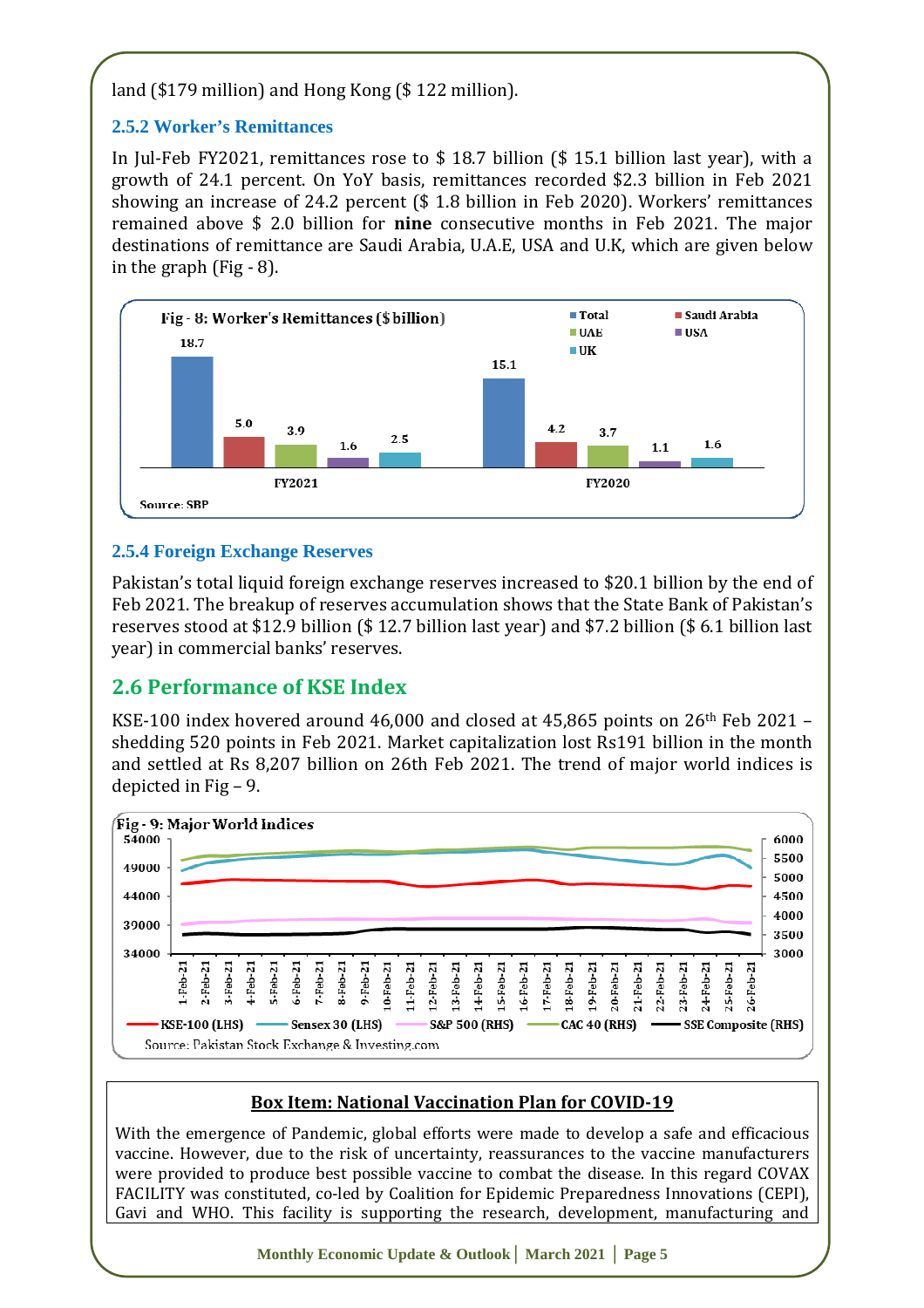negotiation of fair pricing for a wide range of COVID-19 vaccine candidates. COVAX will ensure all participating countries, regardless of income levels, will have equal access to these vaccines once they are developed and available. The aim is to have 2 billion doses of vaccine available by the end of 2021.

As of Feb 2021, 66 vaccine candidates are in clinical research, including 17 in Phase I trials, 23 in Phase I–II trials, 6 in Phase II trials, and 20 in Phase III trials. In Phase III trials, COVID-19 vaccines demonstrate efficacy as high as 95% in preventing COVID-19 infections.

| <b>Top Manufacturers of COVID-19 Vaccine</b>                    |                                 |                   |                   |                   |
|-----------------------------------------------------------------|---------------------------------|-------------------|-------------------|-------------------|
| <b>Name</b>                                                     | <b>AstraZeneca</b>              | <b>Pfizer</b>     | <b>Sinopharm</b>  | <b>Moderna</b>    |
| Origin                                                          | $_{\rm{UK}}$                    | <b>USA</b>        | China             | <b>USA</b>        |
| <b>Clinical Trials</b>                                          | Phase III (62-90%)              | Phase III (95%)   | Phase III (78%)   | Phase III (94.5%) |
| <b>Storage</b>                                                  | $2-8$ °C                        | $-70^{\circ}$ C   | $2-8$ °C          | $-20^{\circ}$ C   |
| <b>Production</b><br>Capacity                                   | 3 billion in 2021               | 1 billion in 2021 | 1 billion in 2021 | 1 billion in 2021 |
| <b>Production Time</b>                                          | Q <sub>2</sub> 20 <sub>21</sub> | 01 2021           | Q1 2021           | Q2 2021           |
| <b>Dose</b>                                                     | 2 doses (28 days)               | 2 doses (21 days) | 2 doses (21 days) | 2 doses (28 days) |
| Source: M/o National Health Services, Regulation & Coordination |                                 |                   |                   |                   |

The third wave of COVID-19 spell in Pakistan has raised the daily cases to around 3500 with 2.2 percent death rate. In response, the government has started 'smart lockdown' strategy to ensure the public to observe SOPs strictly.

The ongoing pandemic has a significant impact on Pakistan's health delivery system including immunization services. However, the concerted efforts under the NCOC leadership minimized the damage and set example for better coordination and implementation. The planning for formulating a detailed plan of action for introducing the vaccine in Pakistan was initiated by the NCOC.

ECC has recently approved a proposal submitted by the M/o NHS&R for the provision of technical supplementary grant of US\$ 150 million for the purchase of COVID-19 vaccine.

As a pre-requisite for introducing Covid-19 vaccine in Pakistan, NCOC constituted Expert committee on vaccines and immunization, which will guide the M/o NHSR&C on the target population that would be prioritized for vaccination (in phases) and vaccine characteristic to be preferred for use in Pakistan. Besides this committee, a National Vaccine Task Force (VTF) has been also formed with a wider participation of all local stakeholders and vaccine experts to take timely decision and oversee the preparation process of vaccine deployment.

The country vaccinated its frontline workforce as priority in the first phase. Frontline Healthcare Workers (FLHCWs) include Medical Staff of (public and private) hospitals, laboratories and vaccinators involved in COVID-19 vaccine supply chain management. From 2nd March 2021, second phase has been started to vaccinate citizens with age more than 65 years and the common public will receive the vaccine in the third stage.

#### **2.7 Social Sector**

- The government is committed to lift seven million underprivileged women out of abject poverty by providing financial assistance under its Ehsaas Kafaalat programme by Jun, 2021 to financially empower disadvantaged women and girls.
- The government has formally inaugurated the Ehsaas Mobile Langar programme under the slogan 'No one Sleeps Hungry'. Under this programme, laborers and deserving people on roads will be provided food through mobile trucks. Initially, the programme has been started in Islamabad and Rawalpindi and it will be expanded in other cities in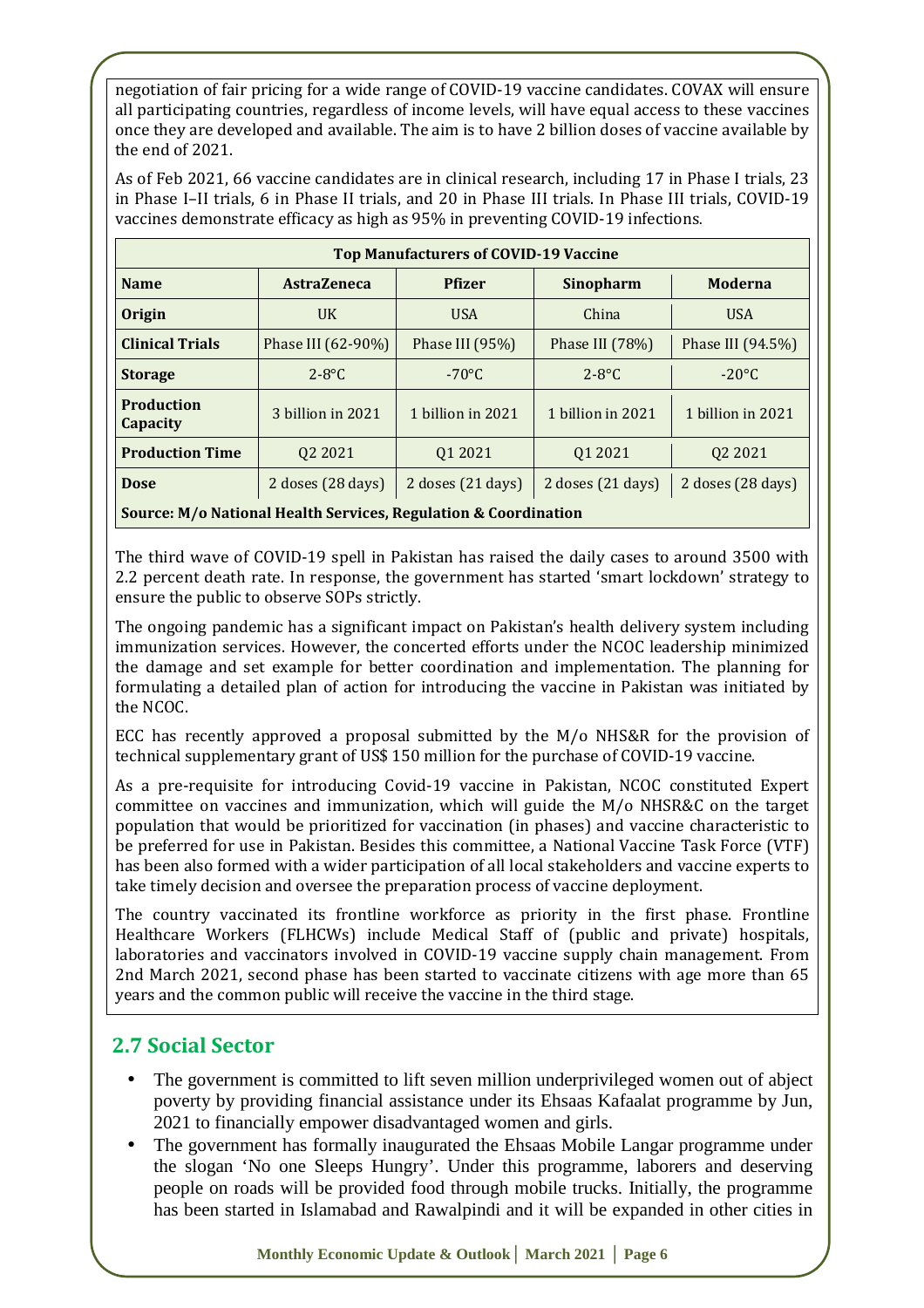the next phase.

- In order to protect the poor people from inflation and price-hike, the government will initiate a revolutionary programme of providing direct subsidy to 30 million families – around half of the country's population from Jun, 2021.
- The government has decided to inject Rs 5 billion to upscale the Ehsaas Interest- Free Loan (IFL) programme which will further boost expansion of the programme across lagging of 28 new districts which were not included in the first phase.
- Under the National Poverty Graduation Program, 42,400 livelihood productive assets have been transferred to the ultra-poor till  $28<sup>th</sup>$  Feb 2021; while, during the month of February, 4,588 livelihood assets were distributed out of which over 95 percent assets have been transferred to the women.
- PPAF through its 24 Partner Organizations has disbursed 39, 783 interest-free loans amounting to Rs 1.23 billion during the month of Feb 2021. From Nov 2017 till  $28<sup>th</sup>$ Feb 2021 a total of 1,231,517 interest-free loans amounting to Rs 43.2 billion have been disbursed to the borrowers (45 percent Women).
- Under the Kamyab Jawan Youth Entrepreneurship Scheme, Rs 4,343 million has been disbursed till Jan, 2021 to the youth for various businesses.
- Bureau of Emigration and Overseas Employment has registered 31,027 emigrants during Feb, 2021 for overseas employment in different countries.
- Bureau of Emigration & Overseas Employment ensured payment of more than Rs 57 million as death/disability compensation to the overseas Pakistanis/their dependents during Feb, 2021.
- 1,043 Foreign Exchange Remittances Cards (FERC) of five categories (Silver, Silver Plus, Gold, Gold Plus, Platinum) against foreign remittances of US\$ 43,754,224/- have been issued to overseas Pakistanis till Feb 2021.
- There is third wave of COVID-19. Till  $17<sup>th</sup>$  Mar 2021, 612315 confirmed cases with 575867 recoveries and 13656 deaths recorded in the country. Sindh has recorded the most 261823 cases, Punjab 189362, Khyber Pakhtunkhwa 76819 and Balochistan19247. Based on reported cases, the mortality rate is approximately 2.2 percent.
- The government is taking steps to close all shopping malls, markets and marriage halls within allocated time slots following the prescribed SOPs.
- Tele-school and Radio School are providing nation-wide services for education.
- Ministry of Federal Education  $\&$  Professional Training (FE  $\&$  PT) is continuing its efforts to review and sharpen the Single National Curriculum (SNC) to implement in different grades. In this regard, symposiums on SNC are being held nation-wide.

#### **3. Economic Outlook**

Prospects of economic growth are showing visible signs of improvement, however, the third wave of the pandemic is posing some downward risks.

#### **3.1 Inflation**

Recent developments in inflation show that the declining trend observed in recent months was interrupted in February. Thus both YoY and MoM inflation increased. Recently, the Government implemented policy measures to improve the functioning of some segments of food market and to re-enforce the supply chain of particular food products. These interventions contribute to contain inflationary pressure in those markets. These measures have dampened the direct impact and the expected second round effects on other CPI components. On the other hand, international commodity prices are recently on a rising trend. In the last four months, oil prices and international food prices have been rising continuously. From Feb till Apr 2020, international commodity prices were declining and during that period, the CPI level actually declined.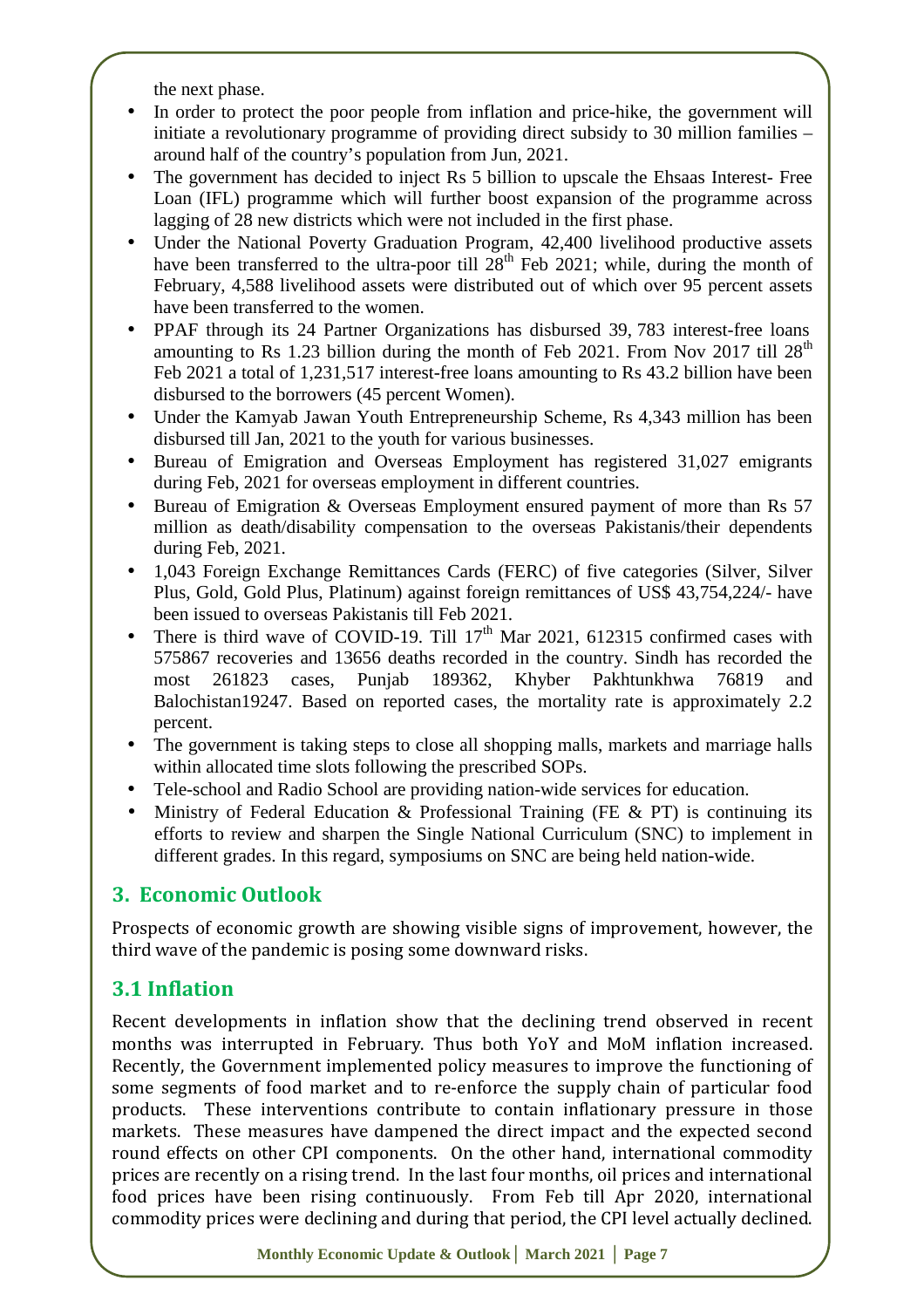This low base effect may temporarily push YoY inflation higher in the next few months. However, the government measures to ensure smooth supply especially through Ramzan Package will ease out inflationary pressures. For next month it is expected to remain between 7.9 and 9.5 percent.

#### **3.2 Agriculture**

The downside risk to cotton production will hamper targeted growth in agriculture sector.

#### **3.3 Industrial activity**

YoY growth rate of LSM remained positive since Jul 2020. The growth of industrial activity is in line with the strong cyclical recovery observed in Pakistan's main trading partners. It is expected that this recovery will continue in the coming months, providing the absence of a new upsurge of COVID-19 that may require restrictions on economic activity.



#### **3.4 Overall economic activity**

Monthly Economic Indicator (MEI) is based on combining monthly data of indicators that are proven to be correlated with GDP at constant prices. Fig – 11 presents the MEI on monthly basis since Jan 2019. It should be noted that some of the data underlying the February MEI are still provisional and may be revised next month. But based on available data, the MEI shows consistent growth in February. With downward risk of third wave, if MEI flatten out in coming months, economic growth in the current FY is expected to surpass its target.



#### **3.5. External**

During Jul**-**Feb FY 2021, exports of goods and services, as compiled in the Balance of Payments reached 19.9 billion USD as compared to 20.3 billion in the same period of last year. Likewise imports of goods and services reached 37.3 billion this year against 35.7 billion last year, which represents an increase of 4.5 percent. However, in Feb 2021, 3.2 percent growth was seen on YoY basis. Exports are expected to increase following export-oriented Government policies, while imports are also expected to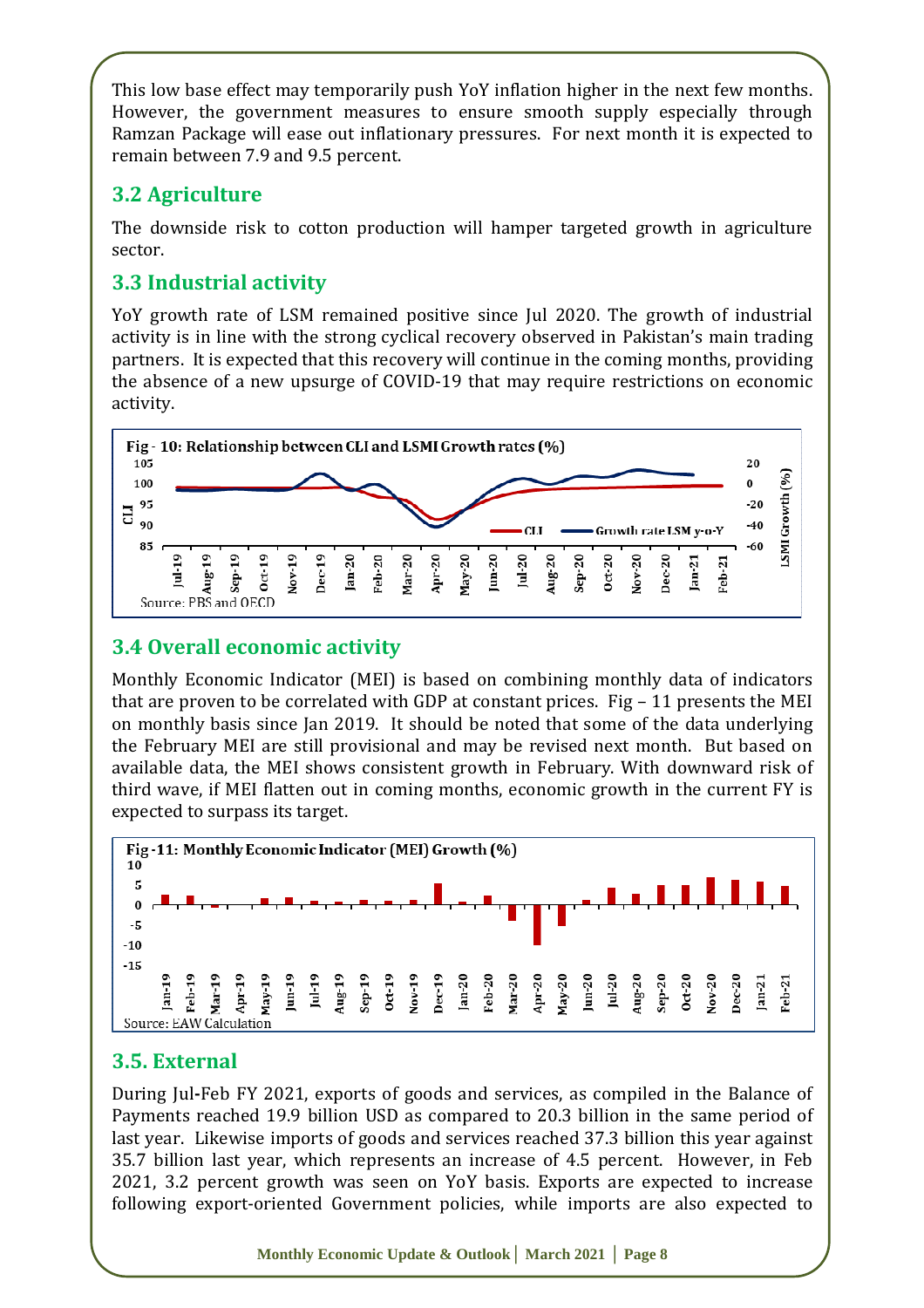increase further on the back of recovery of the domestic economy, recent increases in international commodity prices and imports of food items to stabilize domestic food markets. Thus, trade balance is expected to slightly deteriorate but expected strong inflows of remittances will able to cover the trade deficit.

#### **3.6. Fiscal**

The fiscal performance from Jul-Jan, FY2021 shows that the fiscal consolidation policy helped in preserving fiscal discipline, increasing revenues, and controlling expenditures. On the revenue side, the FBR tax collection continues to improve, having exceeded the eight-month target by Rs 17 billion. Eight months performance indicates that it will remain on track and the current fiscal year would end up meeting the set target. However, the increase in COVID infection and related containment measures may pose certain challenges, especially the expenditure side may come under pressure.

#### **4. Way Forward**

The expectations of economic recovery are strengthening on the basis of improvement in business confidence evident from industrial growth. The government's fiscal stimulus thus succeeded in improving economic as well as social prospects. Therefore, the State Bank of Pakistan in its recent Monetary Policy Statement is now projecting higher growth in FY 2021 compared to its previous anticipation. As the third wave of pandemic is posing downside risk, the government timely measures combined with the observance of SoPs by the general public will be helpful in continuation of economic recovery along with decelerating inflationary pressure and preserving external balance.

**\_\_\_\_\_\_\_\_\_\_\_\_\_\_\_\_\_\_\_\_\_\_\_\_\_\_\_\_\_\_\_\_\_\_**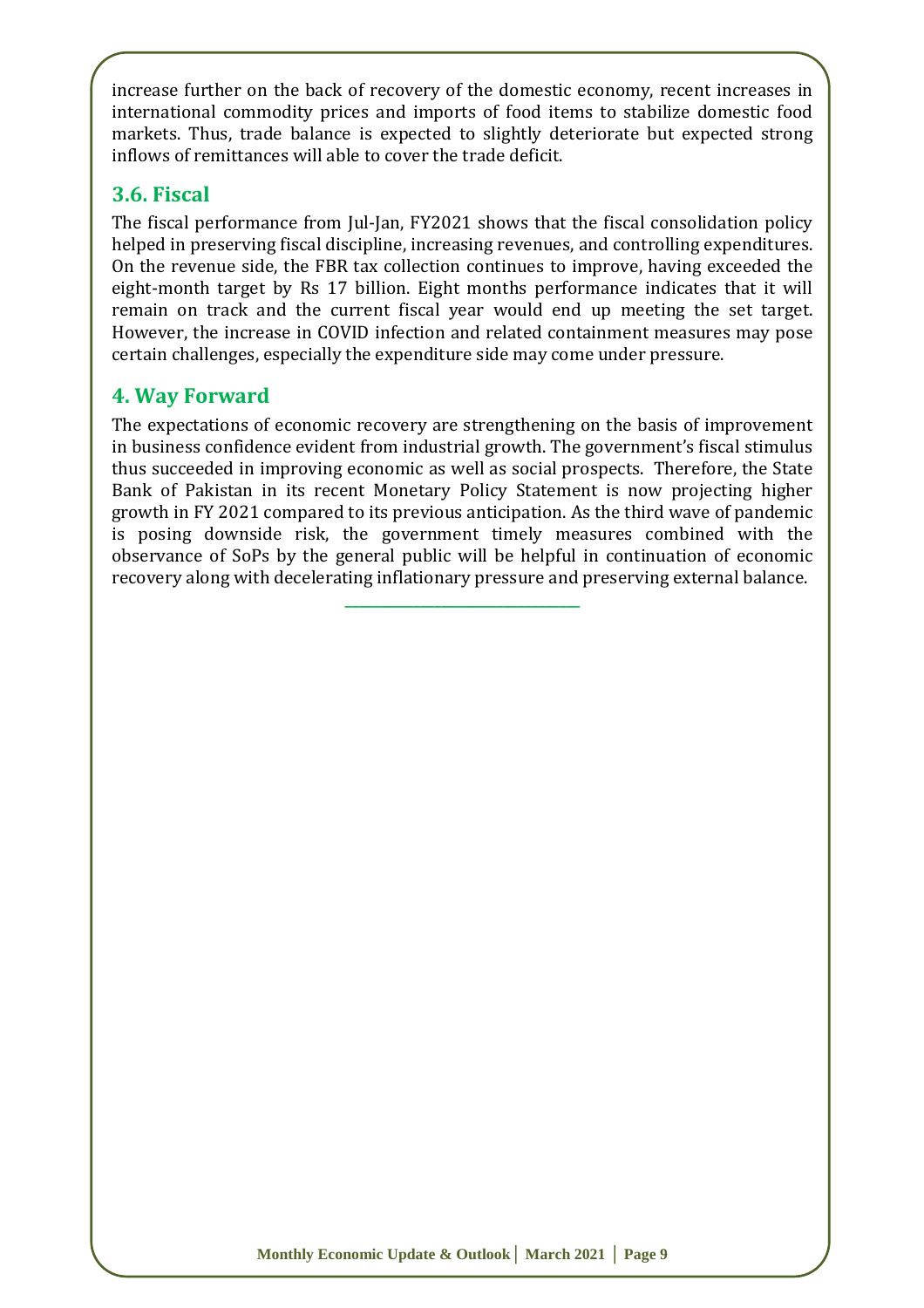### Economic Indicators

**(22-03-2021)**

|                                                                       | 2019-20<br>(Jul-Feb)                                                        | 2020-21<br>(Jul-Feb)                                                        | % Change          |
|-----------------------------------------------------------------------|-----------------------------------------------------------------------------|-----------------------------------------------------------------------------|-------------------|
|                                                                       | <b>External Sector</b>                                                      |                                                                             |                   |
| Remittances (\$ billion)                                              | 15.1                                                                        | 18.7                                                                        | 个 24.1            |
| Exports FOB (\$ billion)                                              | 16.4                                                                        | 16.1                                                                        | $\downarrow$ 2.3  |
| Imports FOB (\$ billion)                                              | 29.6                                                                        | 32.1                                                                        | 个8.6              |
| Current Account Balance (\$ billion)                                  | $-2.7$                                                                      | 0.9                                                                         | 个                 |
| <b>Current Account Balance (% of GDP)</b>                             | $-1.5$                                                                      | 0.5                                                                         | 个                 |
| FDI (\$ million)                                                      | 1,854.5                                                                     | 1,300.4                                                                     | $\downarrow$ 29.9 |
| Portfolio Investment-Public (\$ million)                              | 2,161.1                                                                     | $-132.2$                                                                    | ↓                 |
| Total Foreign Investment (\$ million)<br>(FDI & Portfolio Investment) | 3,989.3                                                                     | 911.9                                                                       | $\downarrow$ 77.1 |
| Forex Reserves (\$ billion)                                           | 18.269<br>(SBP: 12.219)<br>(Banks: 6.050)<br>(On 18 <sup>th</sup> Mar 2020) | 20.310<br>(SBP: 13.185)<br>(Banks: 7.125)<br>(On 18 <sup>th</sup> Mar 2021) |                   |
| Exchange rate (PKR/US\$)                                              | 158.52<br>(On 18 <sup>th</sup> Mar 2020)                                    | 155.45<br>(On 18 <sup>th</sup> Mar 2021)                                    |                   |
| <b>Source: SBP</b>                                                    |                                                                             |                                                                             |                   |

|                                | 2019-20<br>$(Jul-Jan)$             | 2020-21<br>(Jul-Jan)              | % Change         |
|--------------------------------|------------------------------------|-----------------------------------|------------------|
| <b>Fiscal</b>                  |                                    |                                   | (Rs Billion)     |
| <b>FBR Revenue (Jul-Jan)</b>   | 2,750                              | 2,915                             | 个6.0             |
| Non-Tax Revenue (Consolidated) | 957                                | 941                               | $\downarrow$ 1.7 |
| <b>PSDP</b> (Authorization)    | 465.3<br>$(1st$ Jul to $13th$ Mar) | 479.2<br>$(1st$ Jul to $5th$ Mar) | 个3.0             |
| <b>Fiscal Deficit</b>          | 1,430                              | 1,309                             | ↓                |
| <b>Primary Balance</b>         | 153                                | 416                               | 个                |
| Source: FBR & Budget Wing      |                                    |                                   |                  |